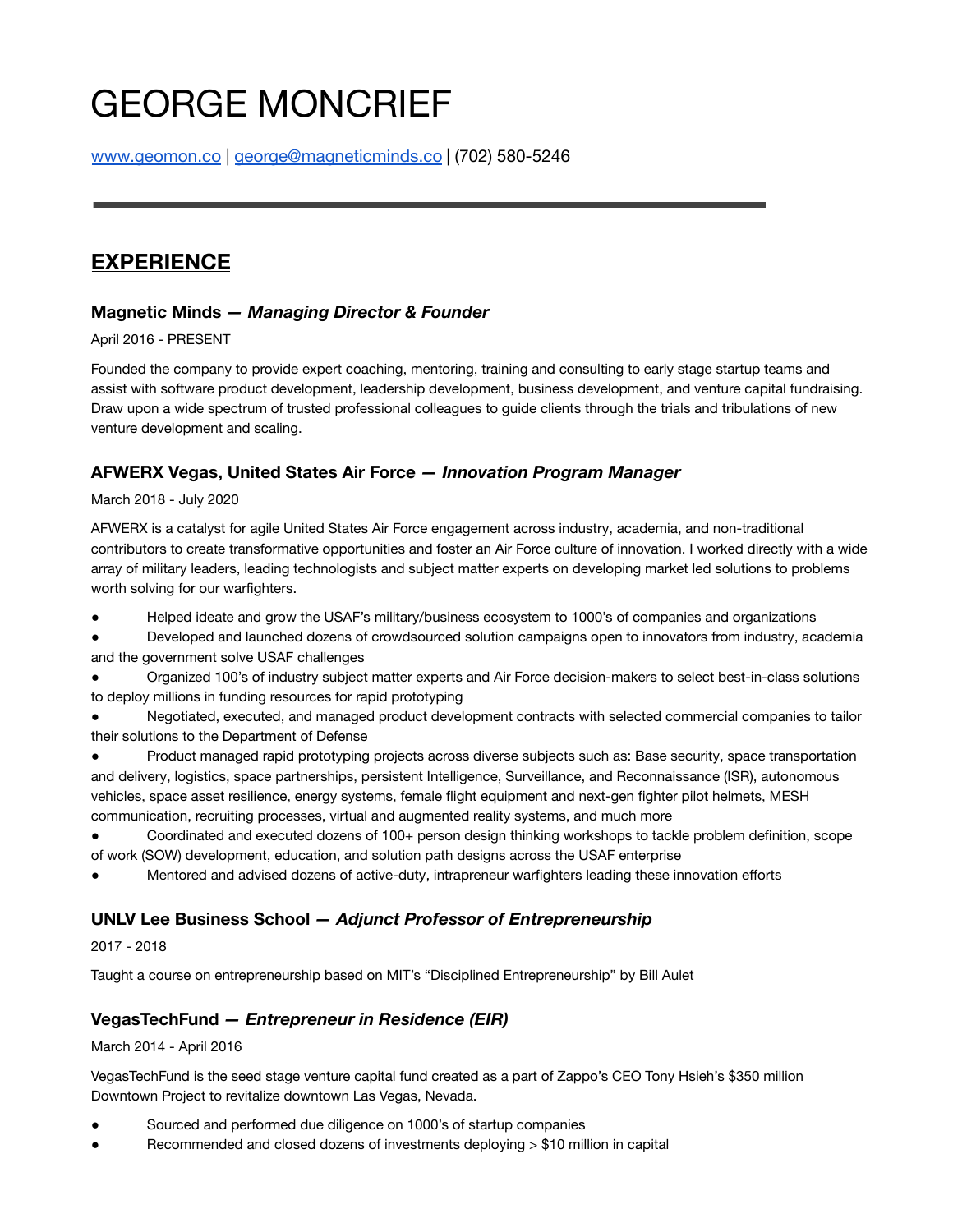Supported and coached 160+ portfolio startup teams in all aspects of company formation, operations, marketing, contract and vendor negotiation, strategic planning, and recruiting

● Organized and hosted major events for founders and co-investors

Established and managed partnership programs with major tech companies such as Google, Amazon, Microsoft, Facebook, Rackspace, and Hubspot

Built relationships with government and educational institutions including the US State Dept, World Economic Forum, NV Governor's office, MIT, Stanford, UNLV, ASU, NYU, and Berkeley

#### **Work in Progress** *— Director*

October 2014 - April 2016

Cultivated and managed Work in Progress, the largest shared coworking space and community in Las Vegas owned and operated by VegasTechFund. Developed and managed a mentorship program with 100+ global tech leaders serving the community. Served as VegasTech ambassador by representing our tech scene to 1000's of purposeful visitors, media, and foreign dignitaries.

#### **Raster Media** *— Chief Technology Officer & Co-Founder*

March 2004 - April 2014

Co-founded this startup studio which specialized in deploying cross-disciplinary squads (Product, Design, and Engineering) to quickly prototype, build, and iterate new product ideas. Managed product development for 500+ startups & brands including Humana, GoPro, Black & Decker, Vegas.com, Coca-Cola, Palms Casino, and Howard Hughes Corporation.

Designed, built, and deployed 100's of MVP's

● Recruited and directed a team of over 40 developers and designers in a face-paced, deadline-driven and quality-conscious environment

- Developed team members many of whom have gone on to found well funded startups
- Led projects and cleared roadblocks for the team
- Advised clients determine the most cost-effective solutions given their budgets
- Served as the de facto CTO and advisor for dozens of startup clients
- Recruited and managed remote teams worldwide
- Coached clients on the business side of software development
- Company was acquired in 2017

# **Mariposa Software** *— Senior Data Warehouse Engineer*

April 2003 - March 2004

Co-architected and developed best in class data warehouse solutions to provide data mining & visualization solutions for every major casino player tracking system on the market. The Mariposa suite was acquired by IGT for over \$20 million.

#### **Mpower Communications** *— Senior Software Engineer*

April 2000 - April 2003

Developed and maintained most internal intranet systems including HR, finance, sales, asset management, field services, trouble ticketing, order management, and telecom service provisioning.

#### **Citibank** *— Senior MIS Analyst*

April 1994 - April 2000

Started in the mailroom and ended up designing and building software systems to track and report every key metric for all of Citibank Cards North America. Became versed in Six Sigma/TQM and implemented process improvements nationwide. Received the Citicorp Service Excellence Award